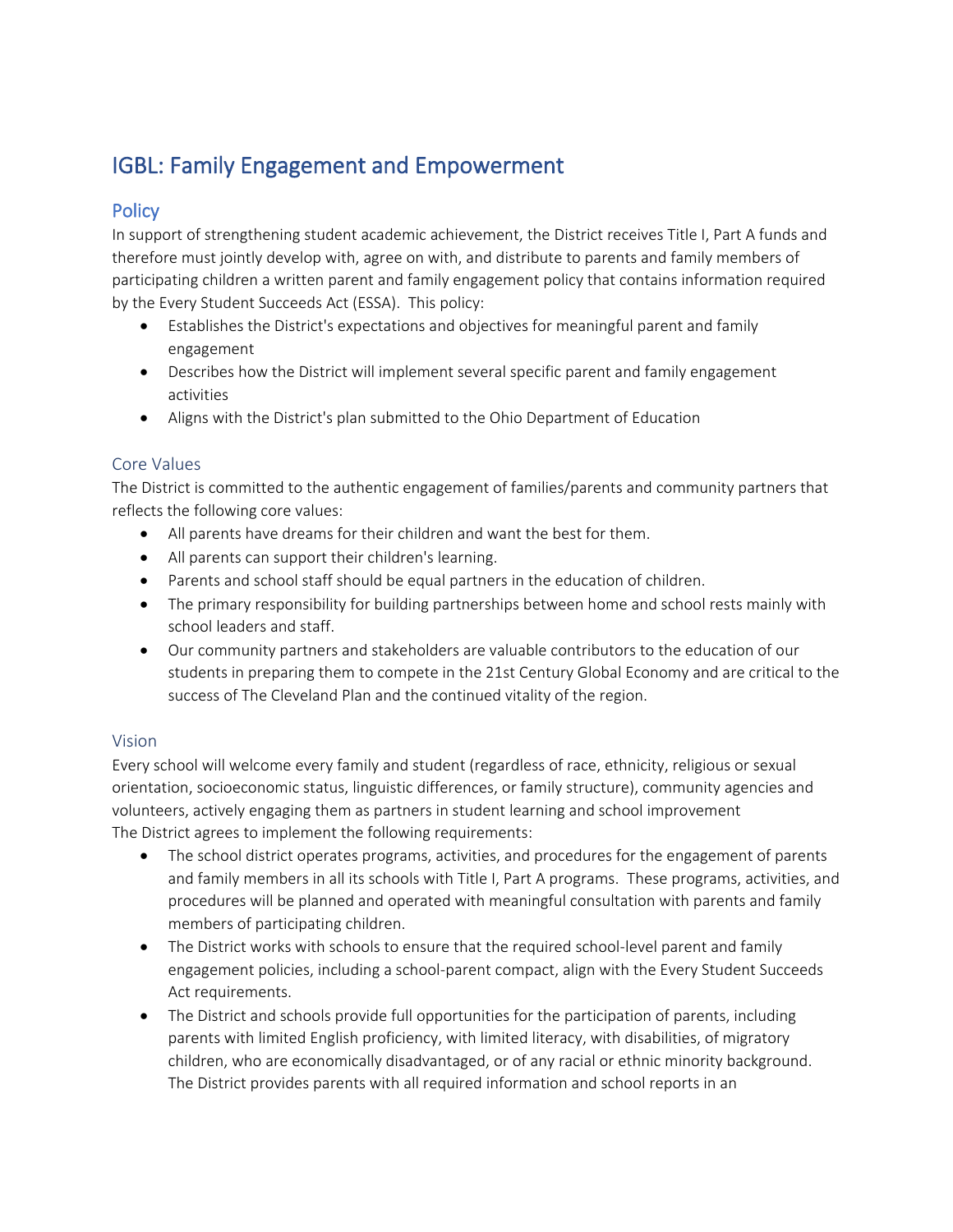understandable and uniform format, including alternate formats upon request. The District also provides these reports in a language parents understand to the extent possible.

- If the plan for Title I, Part A, is not satisfactory to the parents of participating children, the District includes any parent comments when submitting it to the Ohio Department of Education.
- The District and schools use the following definition of parent and family engagement in programs, activities, and procedures:
	- o Parent and family engagement means the participation of parents in regular, two-way, and meaningful communication involving student academic learning and other school activities, including ensuring:
		- Parents play an integral role in assisting their child's learning
		- Parents are encouraged to be actively engaged in their child's education at school
		- Parents are full partners in their child's education and are included, as appropriate, in decision-making and on advisory committees to assist in their child's education
		- Other activities are carried out, such as those described in Section 1116 of the ESSA

### Joint Development of Plan

The District engages parents and family members in developing its plan, including:

- Reviewing District and school policies and the Academic Achievement Plans each school year and revising them based on input and feedback from parents
- Identifying evidence-based family engagement strategies for each priority in the Academic Achievement Plans to create strong family/school partnerships.
- Reviewing resources to develop these policies and plans, including individual school meetings, completed workshop evaluations, annual parent survey results, District parent meetings, workshop discussions, and parent-teacher conferences
- Posting this policy and all school policies on the District and school websites and welcoming parent comments and suggestions
- Revising this policy continuously to include relevant ideas and best practices.

This policy is a working document subject to review and revision.

#### Technical Assistance

The District provides coordination, technical assistance, and other support necessary to assist and build the capacity of all schools in planning and implementing effective parent and family engagement activities to improve student academic achievement and school performance. These supports may include meaningful consultation and collaboration with community-based organizations, business leaders, philanthropic organizations, faith-based leaders, or individuals with expertise in effectively engaging parents and family members in education.

District staff, including the Executive Director of Family and Community Engagement, provide guidance and support on the appropriate use of parent and family engagement funds and review school parent and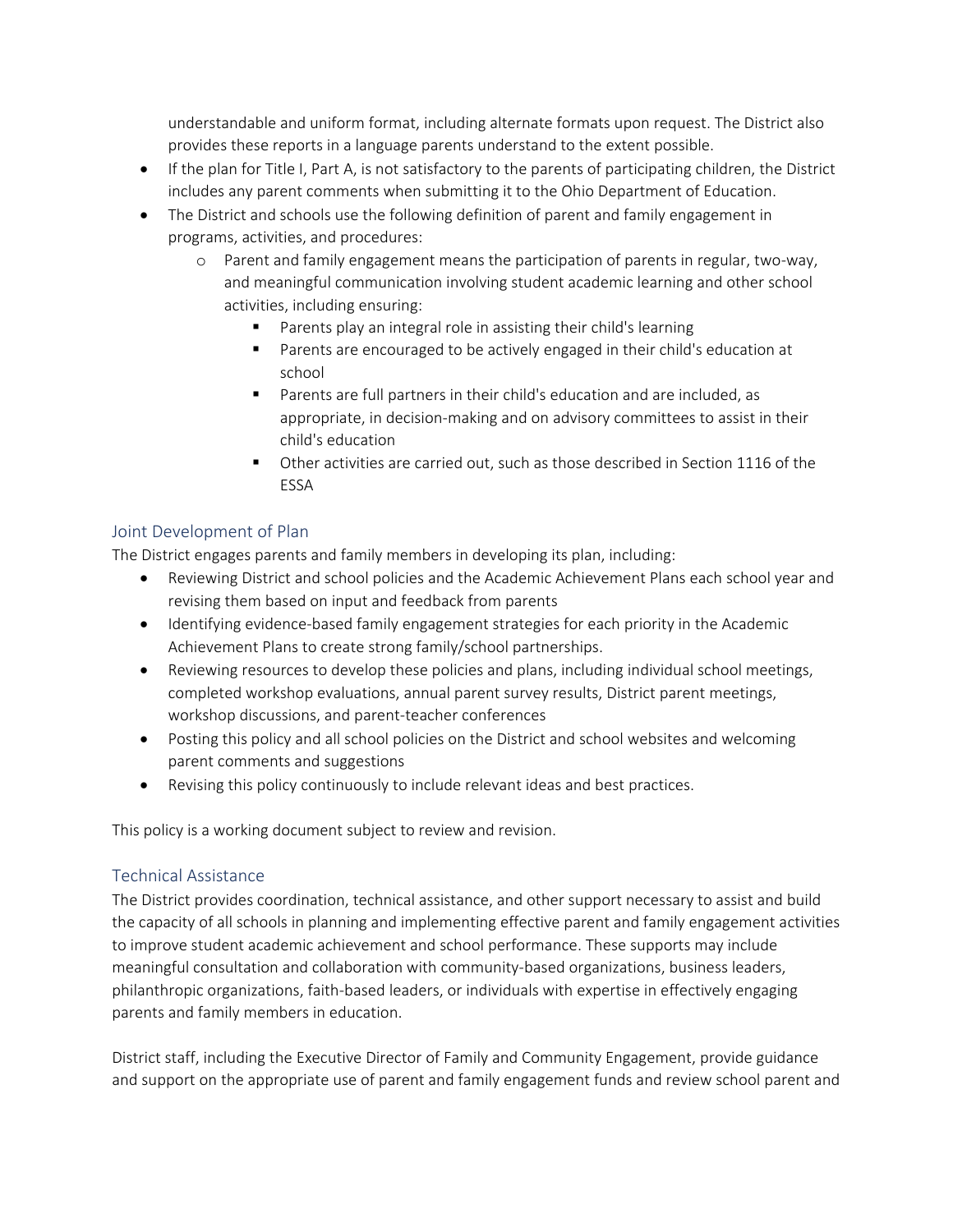family engagement policies, Academic Achievement Plans, and School-Parent Compacts to ensure compliance and best practices for building effective school, family, and community partnerships.

#### Annual Evaluation

The District conducts, with the meaningful engagement of parents and family members, an annual evaluation of the content and effectiveness of this policy in improving the academic quality of its schools.

The evaluation identifies barriers to greater participation by parents in activities, with particular attention to parents who are economically disadvantaged, are disabled, have limited English proficiency, have limited literacy, or are of any racial or ethnic minority background. In addition, the evaluation identifies the barriers and needs of parents and family members to assist with the learning of their children, including engaging with school personnel and teachers and strategies to support successful school and family interactions.

The District designs evidence-based strategies and revises, if necessary, its parent and family engagement policies based on the evaluation findings.

The District annually surveys parents to determine whether parent engagement needs are being met effectively and appropriately through parent and family engagement programs. The District provides the surveys via phone, paper copy, or electronically. The District uses survey results to develop strategies for school improvement, revise the District and school parent and family engagement policies, and plan future parent workshops and meetings. Evaluation areas include academics and school leadership, parent and family engagement activities and programs, and school climate.

#### Reservation of Funds

The District engages parents and family members of children in decisions about how the percentage of Title I, Part A funds reserved for parent and family engagement is spent and ensures that no less than 90 percent of the 1 percent reserved goes directly to Title I schools.

During the Annual Title I meeting, each school shares the parent and family engagement activities budget and recruits parents to serve on the Parent Advisory Committees or School Parent Organization. Parents from the Parent Advisory Committee or School Parent Organization serve on family engagement committees and help develop Title I action plans for programs and activities utilizing Title I funds. The FACE Network Partner, principal, and a parent must sign the Title I action plan.

#### Coordination of Services

The District coordinates and integrates parent and family engagement strategies, to the extent feasible and appropriate, with other relevant Federal, State, and local laws and programs. These programs include Head Start, Council for Economic Opportunities in Greater Cleveland, Cuyahoga County Universal PreK programs, and the Ohio Department of Education Early Childhood Expansion. The District facilitates a smooth transition for parents and students from these programs to the District by working collaboratively with these outside agencies and hosting an annual event to welcome these families.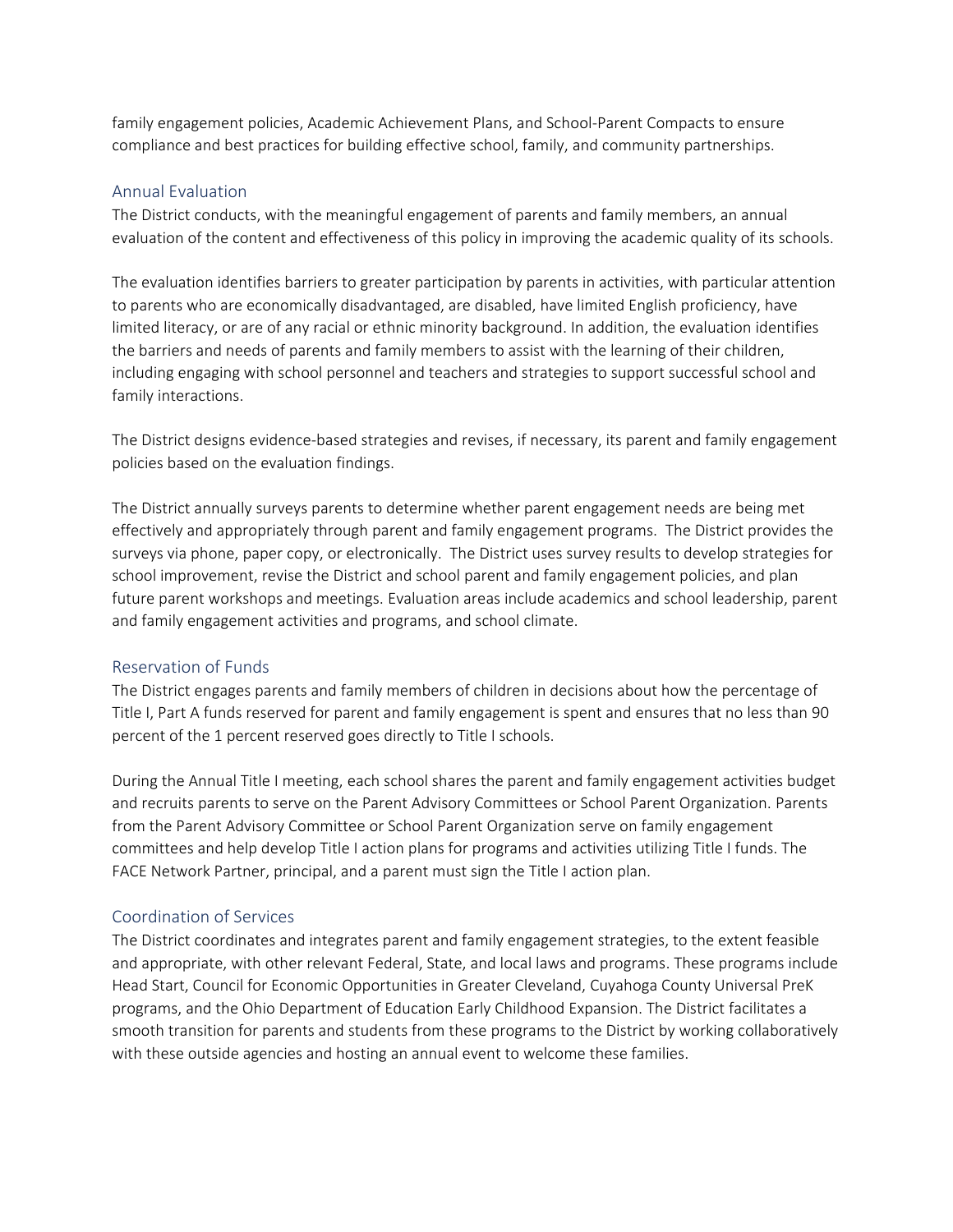## Building Capacity of Parents and Staff

The District builds parent and family capacity for strong engagement by providing materials and training on such topics as:

- Literacy development
- Social-emotional learning
- The importance of attendance
- Science Technology Engineering and Math (STEM)
- The instructional core
- Career and college readiness
- Using technology

The District annually surveys parents and families to determine topics for workshops and other offerings to include in the Parent University programs offered by the District and in schools.

The District also assists parents in understanding the following topics:

- The challenging State academic standards
- The State and local academic assessments, including alternate assessments
- The requirements of Title I, Part A
- How to monitor their child's progress
- How to work with educators to create strong family, school, and community partnerships.
- Volunteerism
- Parent leadership and advocacy
- 3rd Grade Reading Guarantee
- High School Graduation Requirements
- Social-Emotional Learning
- Attendance

Schools offer programs, workshops, and events linked to their academic achievement plans' strategic priorities. Schools that have space develop family resource centers with resources and materials to build their capacity to support student learning and social-emotional development. Schools host workshops to familiarize parents and families with online tools to assist with career and college planning, test preparation, and gain familiarity with computer-based programs used to support the instructional core. Schools create resource areas, bulletin boards, or post information about resources available in the community, school programs and events, and Parent University offerings. Schools provide tips and ideas to parents on helping their children with core content subject areas.

The District provides workshops and training opportunities to principals, teachers, and other staff to deepen their understanding of:

- How parent and family engagement contribute to school improvement
- The value and importance of family engagement
- How to reach out to, communicate with, and partner with parents and families of diverse backgrounds and cultures